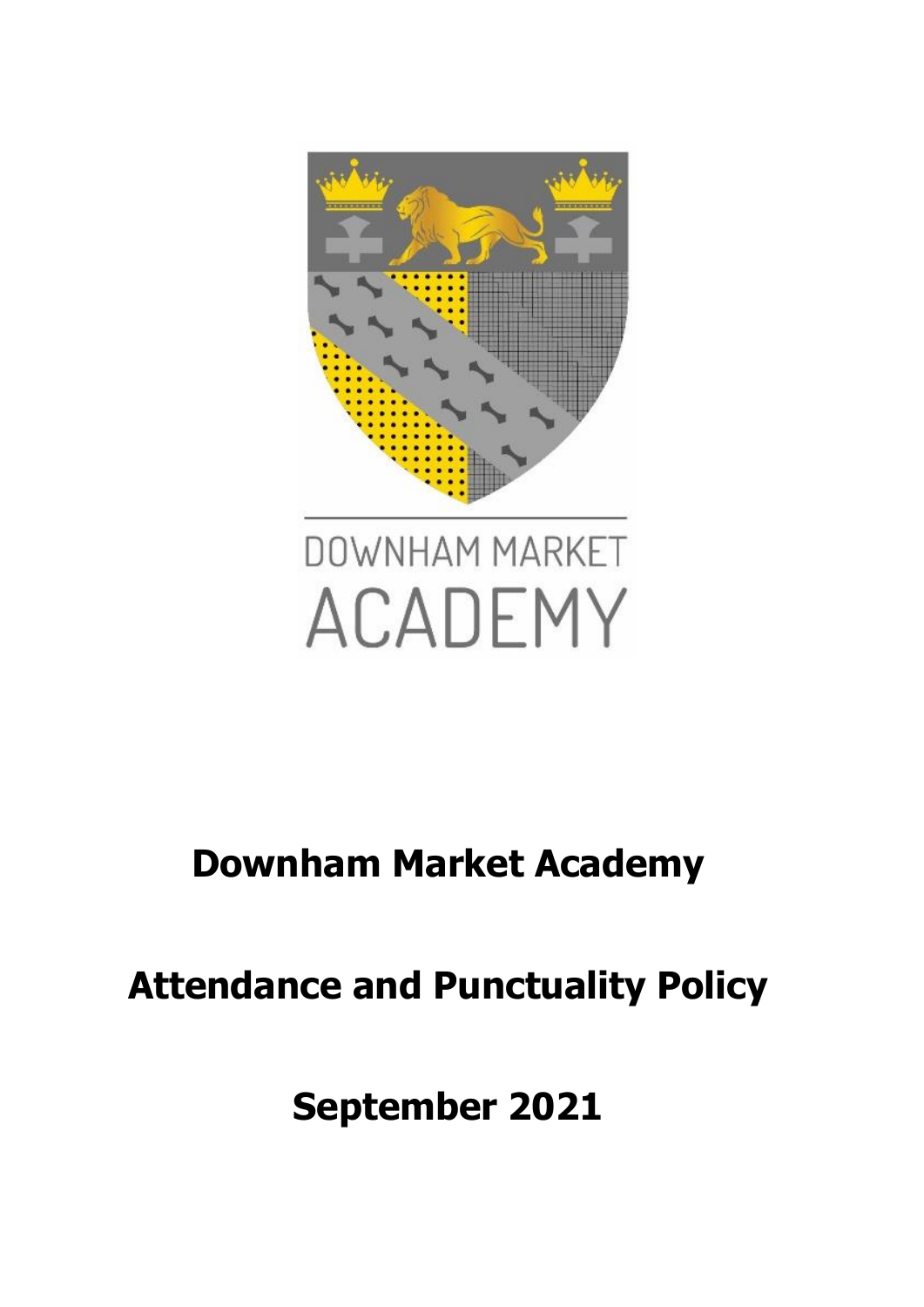### **Downham Market Academy**

#### **Attendance and Punctuality Policy**

#### 1 Why we have this policy

Regular attendance at school is vital. Put simply, absence means missed learning; without it the learning becomes fragmented and unsatisfactory. It is a legal requirement that students of compulsory school age receive a full-time education and this, with the exception of those educated at home or elsewhere, means regular attendance at school. Irregular attendance leads to students missing important lessons and therefore not realising their potential.

We therefore take the issue of attendance very seriously and do all we can to obtain very high attendance for all of our students. We aim to:

- emphasise the importance to all students of maximum attendance at school as an essential prerequisite for making the full use of all educational opportunities and to maximising individual achievement
- make explicit to all relevant parties (teachers, parents/carers and students) the school's expectations on attendance levels
- raise levels of achievement by ensuring the highest possible levels of attendance, punctuality and involvement in the school
- ensure that every student has access to the education to which they are entitled
- promote a consistent approach across the school towards all matters relating to attendance and have a proactive approach to addressing early patterns of absence

#### 2 What is an acceptable attendance percentage?

Attendance is a national priority. All schools must submit data electronically (both in an aggregated form and on an individual student basis) every term. It is a key indicator of an effective school and, as such, will be scrutinised by OFSTED. National data clearly shows a correlation between high attendance rates and high examination performance. Research shows that student attendance of less than 96% can impact on student attainment by as much as a whole GCSE grade.

The expectation for attendance is 100%, the vast majority of our students achieve good attendance of 96% or higher, . This is what we expect from all of our students as a minimum and attendance which falls below this target will be challenged.

We understand that occasionally a student may be legitimately absent from school due to illness. However, illness comes usually in a block of time over a continuous period. What we want to see is unbroken weeks (i.e. those where the student is marked present for all ten half-day sessions). **Students should not have more than one or two broken weeks in the course of an academic year**. Regular broken weeks are a cause for serious concern and will be followed up by the school, and triggers the implementation of the three-letter monitoring process (described in section 4.4)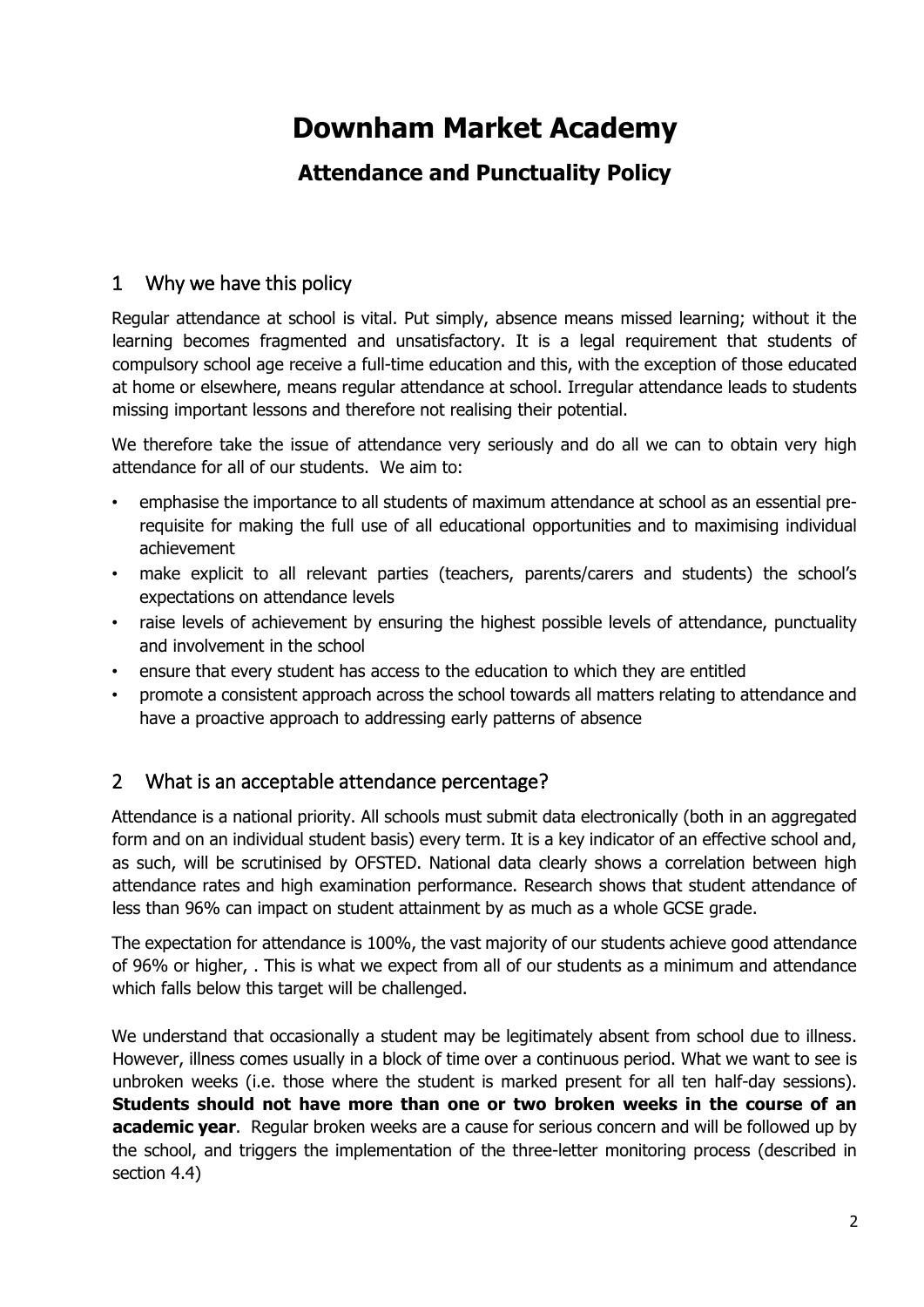If mitigating circumstances have not been identified and a student's attendance continues to fall and drops below 90% this means the student falls into the category of persistent absence and the Local Authority may be requested to take more formal action.

#### 3 Absence

#### 3.1 Legal and National Context

Amendments to the Education (Student Registration) Regulations 2012 make it clear that schools may not grant leave of absence during term time unless there are very exceptional circumstances.

Section 444(1) of the Education Act 1996 provides that a parent commits an offence if his or her compulsory school age child who is a registered student fails to attend school regularly. This can result in the school offering the parent the opportunity to enter into a parenting contract following a student's truancy or non-attendance under section 19 of the Anti-social Behaviour Act 2003 or the school instigating a Penalty Notice under section 23 of the Anti-social Behaviour Act 2003 (instigated by the member of the senior leadership team with responsibility for attendance).

#### 3.2 Authorised absences

The Department for Education (DFE) have issued guidelines to all schools detailing valid reasons for authorised or justified absences:

- (i) a child is ill or receiving medical attention:
- (ii) days of religious observance, notified in advance;
- (iii) absence due to family circumstances (e.g. bereavement, serious illness).

There are other absences, such as approved sporting activities, that can be authorised; and there will be events affecting families, some unforeseen, which will necessitate absence from school. Professional discretion will need to be used by the school in these cases as to whether the absence can be authorised. However, the DFE guidelines make it clear that:

- It is the school who judges whether an absence is authorised or not. A note from home therefore does not automatically make an absence authorised.
- Only truly exceptional occasions should be classified as authorised.

#### 3.3 Unauthorised absences

An absence is unauthorised if:

- no letter or acceptable explanation is provided by parents/carers;
- the reason for the absence does not fall into one of the categories of authorised absence.

For example, DFE guidelines state that the following activities would be classified as unauthorised:

- minding the house;
- caring for relatives;
- awaiting repair people
- shopping;
- a birthday or family celebration.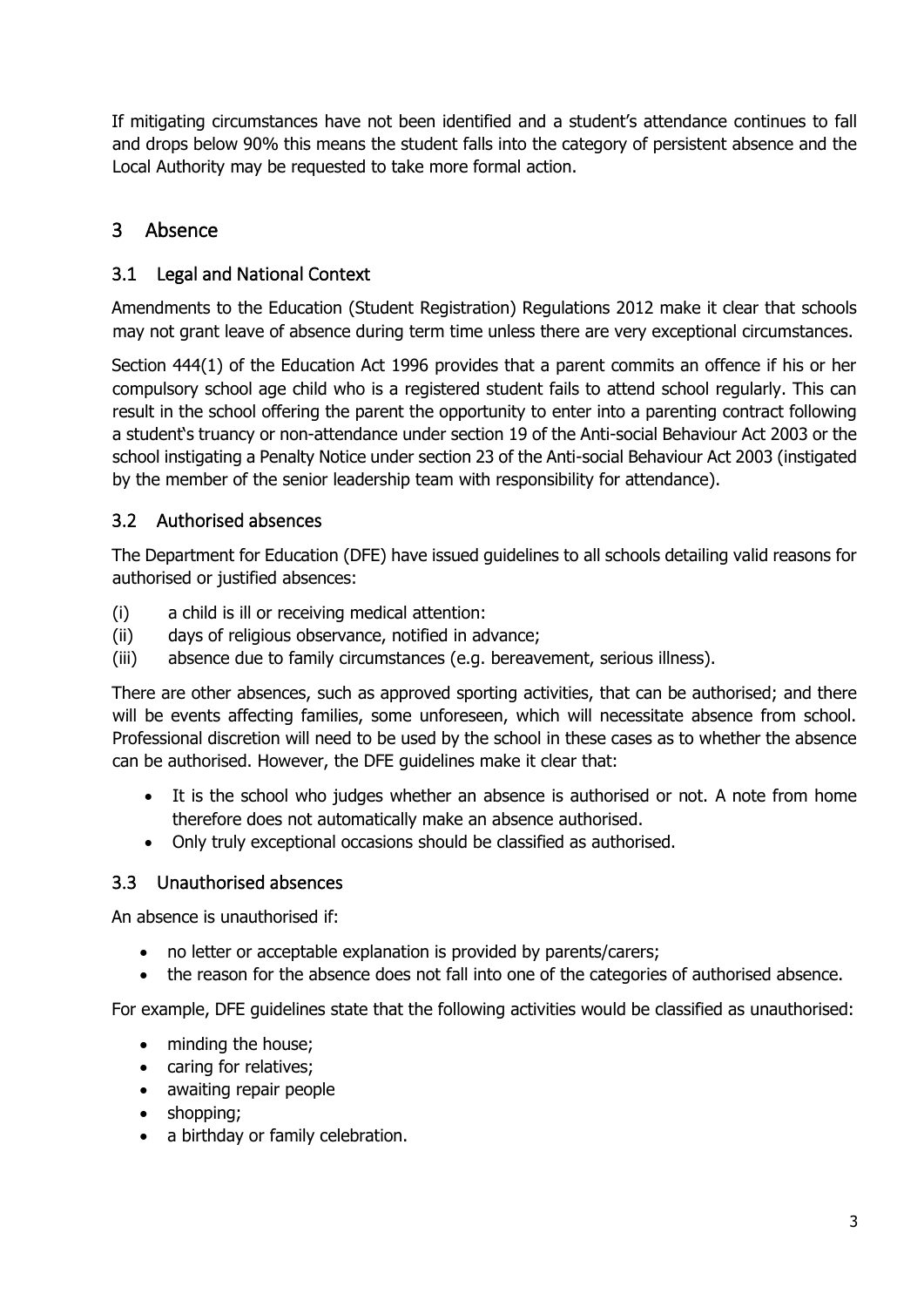#### 3.4 Late arrival to school

Statutory registration starts at 8:55am and 1:20pm and closes after 30 minutes. Thereafter students' absence will be recorded as unauthorised (U) unless a valid reason is provided such as a medical or dental appointment that is supported by appropriate medical evidence.

The register will be completed at the start of each session. A student will be marked late (L) when the teacher has completed the whole register and the student arrives after the register has been submitted electronically.

#### 3.5 Holidays

As mentioned above, a school may not grant leave of absence during term time unless there are very exceptional circumstances, and even under these circumstances schools are advised not to authorise any absence of 3 days or more in duration. The school upholds these regulations, and applications for term time holidays **will not** be authorised.

To avoid difficulty or disappointment, parents are asked to refrain from such requests. We strongly discourage holidays from being taken during term time as learning is disrupted and the lost time is detrimental to the educational progress of the child. **Penalty notices will be requested from the Local Authority for any unauthorised term time holidays taken.**

#### 3.6 Special leave of absence due to exceptional circumstances

Where parents/carers feel it is absolutely unavoidable to take their child/children out of school during term time due to very exceptional circumstances, an application for term time leave must be submitted a minimum of 2 weeks in advance of the proposed date clearly explaining the circumstances. The leave of absence form, which must be completed, can be found on our website under the attendance information tab.

A leave of absence will not be authorised retrospectively.

#### 3.7 Absence for medical reasons

Initially when a student has an illness, parents are asked to notify the school on the first day their child is unable to attend and then every subsequent day their child will be absent. The school will authorise this absence unless there is a genuine cause for concern about the veracity of the illness. In such cases the school may request that parents provide medical evidence to support the reason for absence; this can be in the form of a prescription or appointment card. Students will be required to catch up on work missed upon returning.

Routine medical and dental appointments should be arranged outside of the school hours wherever possible. If appointments take place during the school day parents will be asked to provide the appointment card prior to the child leaving the school site. This needs to be submitted electronically to our attendance officer. Students are not permitted to leave the school site without the school being informed in advance of the time and nature of the appointment by the parent/carer.

#### 3.8 Extended absence due to a medical condition(s)

Occasionally, a child may suffer from a medical condition, affecting their physical or mental health, that makes it impossible for them to attend school for an extended period; specifically, their attendance will fall below the 90% minimum attendance threshold, and is unlikely to improve. In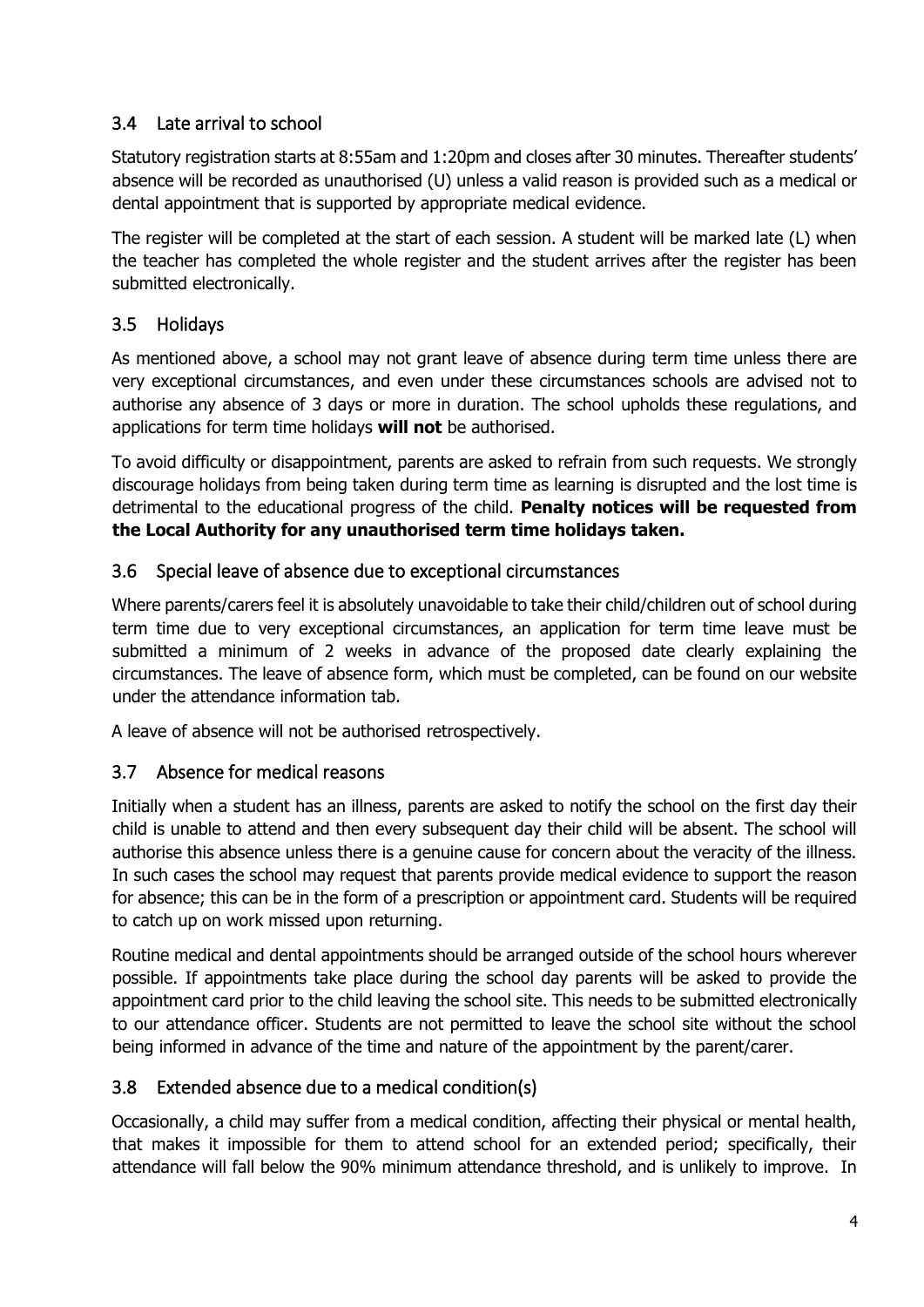these cases the school requires medical evidence, in the form of a written letter from an appropriate healthcare professional

- outlining the cause of the absence,
- stating that at this current time the child is not fit to be at school, and
- stating the anticipated duration of the absence.

The letter does not need to offer a diagnosis; it simply offers a medical judgement that the child is not fit to attend school. The school can offer support in requesting such evidence if required.

The school will not be able to authorise the absence unless this evidence is provided. In these circumstances the school and the family would need to work closely together in partnership to formulate an Individual Alternative Education Plan to support the student with their recovery and to support them returning to full time education.

#### 4 Home/School Partnership

Securing a high level of attendance requires the school and home to work closely together. To this end, we ask parents to:

- do all they can to ensure their child arrives on time every day for morning and afternoon school sessions; morning registration begins at 8:55am and afternoon registration is at 1:20pm. We will monitor persistent late comers and action will be taken: parents can be prosecuted if their child persistently arrives late;
- if their child is ill, notify the school on the first day their child is unable to attend and then every subsequent day their child will be absent;
- Get in touch at an early stage about concerns they have about their child's attitude towards school.

In return the School will:

- contact parents/carers on day 1 of absence if we have not already been informed the reason;
- contact home over any unexplained absences;
- follow up promptly any concerns parents pass on to us that may be affecting their child's attitude to, or feeling of wellbeing in, school;
- involve support from external agencies, where appropriate, to help students to re-integrate into school after illness or other individual circumstances;
- recognise outstanding or improving attendance via our rewards system

#### 4.1 Support for Students and Parents

Each school provides support for parents and students if students are struggling to attend school. Measures include the following:

- Attendance Reports
- Attendance interviews and regular reviews with pastoral leads
- Meetings with pastoral leads and other relevant external agencies to provide support for children and their parents
- Re-integration programme arranged between students, parents, pastoral leads, SLT, Inclusion and SENDCO if appropriate after long-term absence
- Individualised curriculum where appropriate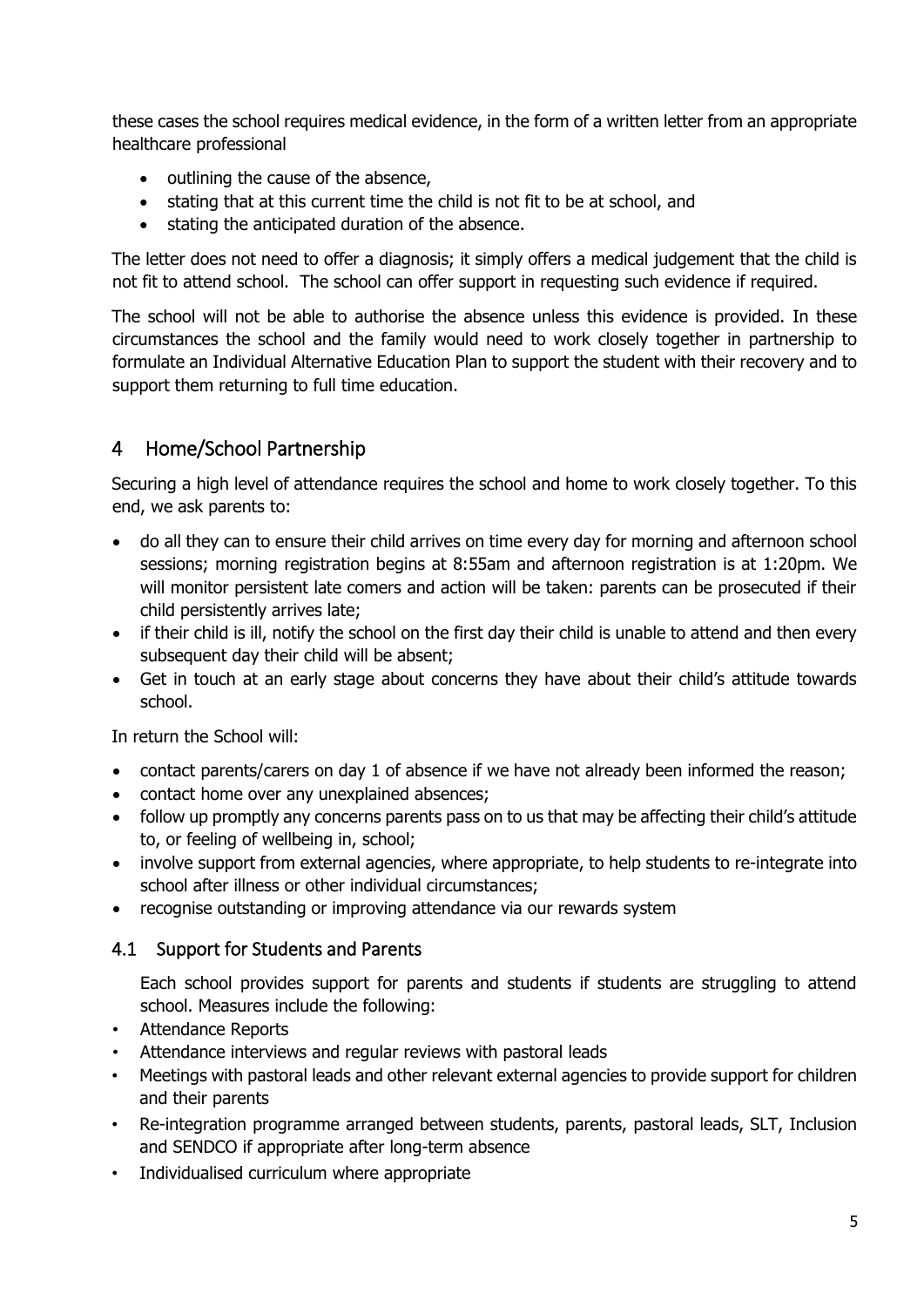#### 4.2 Rewards for good attendance (96% or above)

To promote good attendance and to emphasise its importance the school offers the following rewards:

• half termly, students with 100% attendance and perfect punctuality will receive 3 House points each; this achievement is also recognised in school assemblies;

#### 4.3 Sanctions for Poor Attendance and Punctuality

The school reserves the right to sanction students who fail to meet school attendance requirements, with any of the following:

- Detention for being late to school without a good reason
- Appropriate Report for attendance/punctuality
- Other, more serious sanctions, for repeated defiance of school attendance rules
- Poor attendance or punctuality may lead to students having an extended day to catch up on work missed

#### 4.4 Three-letter monitoring process

The three-letter system is intended to enable schools to continuously and consistently monitor and address poor school attendance. The system targets non-attendance methodically and progressively up to and including the point at which a referral to the Local Authority for legal intervention may be necessary. The system is designed to identify patterns of absence, either authorised or unauthorised, which are beginning to cause concern.

To maintain 'good' attendance of 96% a student would need to miss no more than 4 whole school days (8 sessions) within an academic year. Beyond this point attendance becomes a cause for concern and the following system would be implemented:

- Stage One Letter. A stage one letter would be issued notifying parents/carers of our concerns. Our expectation at this point is that there are no further absences but if there are, they will be supported by medical evidence in order to be authorised
- Stage Two Letter. If attendance continues to fall then a stage two letter would be issued and parents/carers would be called in for a meeting to discuss concerns and to identify any support needed in an action plan
- Stage Three Letter. If, following the stage two meeting, there again is no improvement and attendance continues to fall then a stage three letter will be issued.
- Fast Track to Attendance. A meeting will be called with parents/carers to draw up a legal document where attendance will be monitored over a 6 week period. If at any point during this period attendance does not improve then a referral will be made to the Norfolk County Council for legal intervention.

#### 5 Implementation – Roles and responsibilities

The school has a legal obligation to ensure high levels of attendance. To that end, the school will: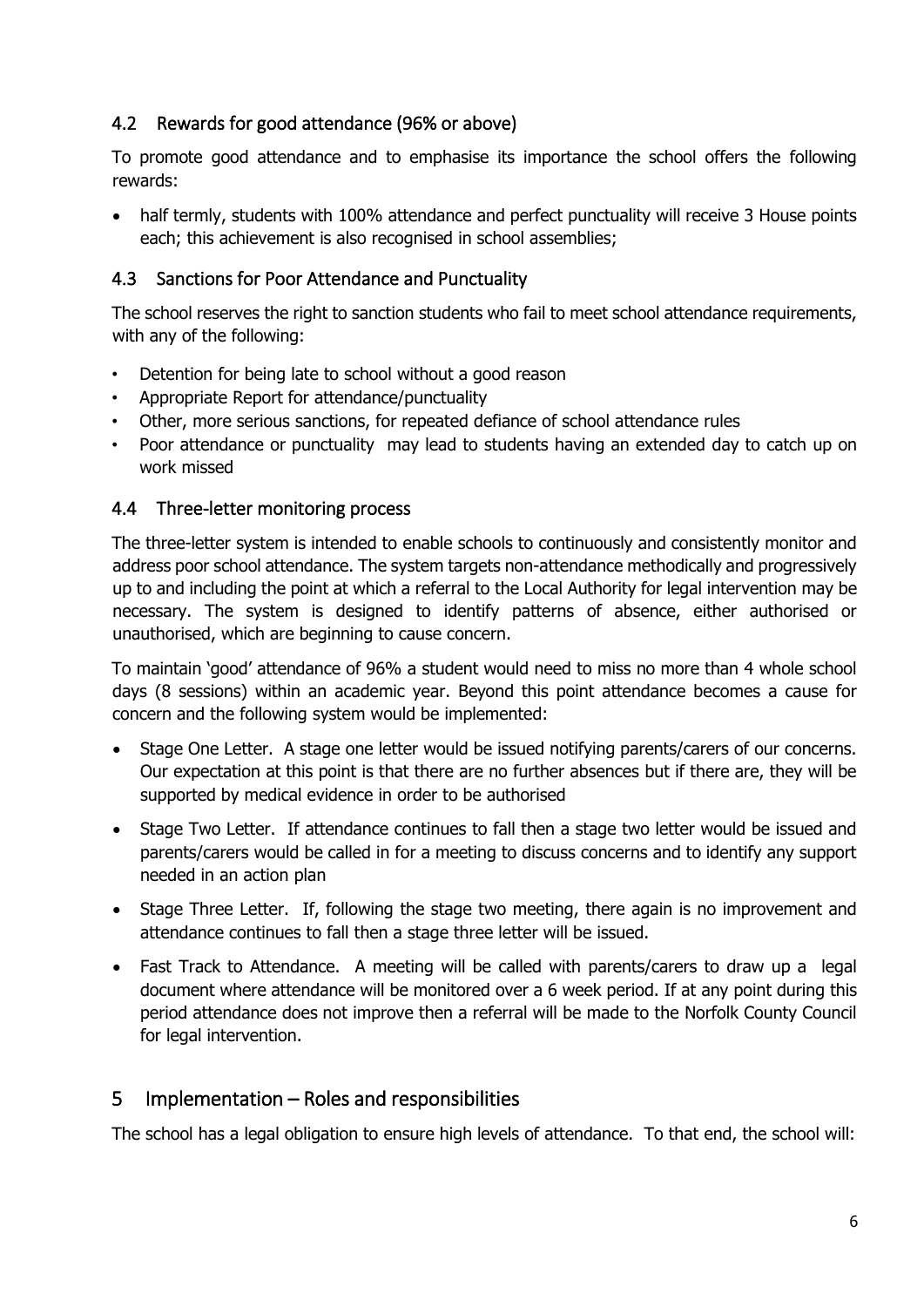- regularly and consistently remind parents/carers and students of the importance of regular, uninterrupted school attendance and punctuality, for instance through assemblies, awards, parent information evenings, Parent Induction Packs, and letters.
- ensure that school advice with regards to term-time holidays is clearly stated on the school website and is regularly communicated to parents;
- actively discourage parents from arranging holidays during term-time;
- unequivocally remind parents that they do not have any right or entitlement to expect term time leave to be granted and that all leave is granted at the discretion of the member of SLT in charge of attendance;
- advise parents that non-attendance or absence that is unauthorised that is 90% or less could result in parenting contracts, or legal enforcement including Penalty Notices, School Attendance Orders, Education Supervision Orders or prosecution;
- provide attendance data on the termly report;
- report on attendance to Governors;
- pass on attendance data to 16+ providers/centres as required.

In addition the following personnel have a key role in supporting good attendance:

#### 5.1 Pastoral Teams

Pastoral leaders will:

- give attendance a high profile during assemblies and school events
- monitor attendance targets and record keeping
- implement the system of rewards and sanctions
- meet with parents/carers to discuss attendance problems as soon as they are identified
- meet regularly with the member of SLT responsible for attendance
- work with the SENCO and relevant agencies to create individual packages and reintegration plans, where appropriate
- ensure work is provided for excluded students and long-term absentees
- look for patterns of absence and consider impact of curriculum upon attendance alongside other possible causes
- lead on strategies to improve attendance of students who are identified as being a concern through meetings with students and parents
- implement the three letter warning system
- support Tutors on issues of non-attendance and with internal truancy, remedying causes and applying sanctions
- ensure that students who are unable to attend school due to short-term illness are provided with work to complete at home as appropriate
- work with appropriate internal senior staff and external agencies with regard to providing packages of support for students with medical needs in accordance with relevant LA medical needs guidance

#### 5.2 Form tutors

Form Tutors will:

• keep accurate registers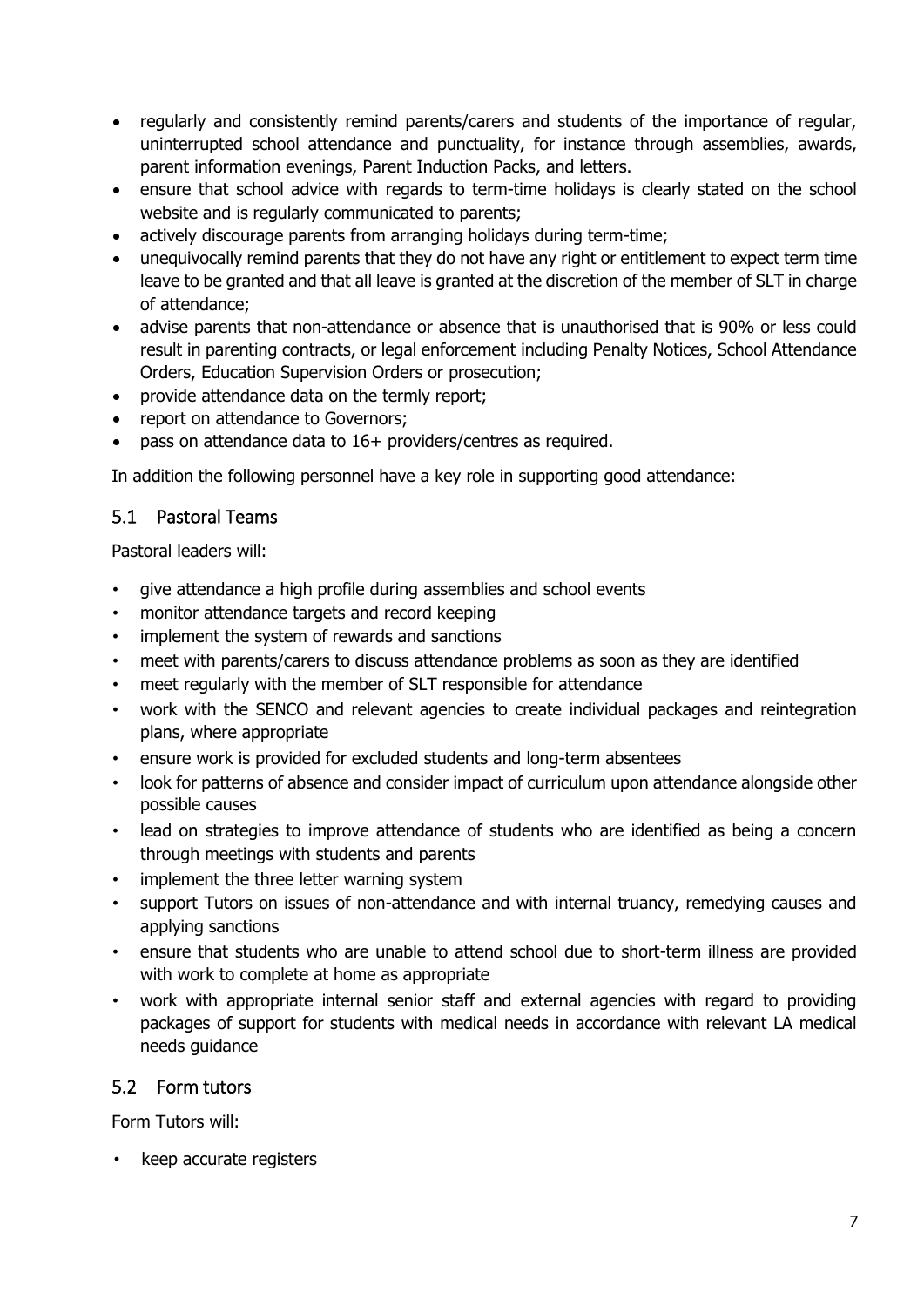- be a good role model for students
- give attendance a high profile
- praise students for arriving on time
- take prompt action where students are late or absent without explanation, recording lateness and referring to Pastoral Leaders
- inform the Pastoral Leaders when absence is causing concern
- make contact with parents regarding attendance is appropriate

#### 5.3 Attendance Officer

The Attendance Officer will:

- oversee administration of the Register system;
- streamline and make adjustments to systems and procedures;
- keep parents informed of any unexplained absences before they become unauthorised
- support the work of the Senior Leadership Team, pastoral leaders and Form tutors, by:
	- providing regular attendance information
	- contacting parents on first day of absence
	- monitoring attendance and punctuality
	- alerting Form Tutors and Pastoral Leaders when concerns arise
	- liaising with pastoral leaders to monitor accuracy of record keeping
	- keeping the member of SLT responsible for attendance informed of attendance issues
	- keeping the member of SLT responsible for attendance informed of inaccurate marking of staff registers as part of an alert system for staff who may not be maintaining accurate recording of registers
	- monitoring applications for leave.

#### 5.4 Class Teachers

Teachers will:

- maintain an accurate class register through the Management Information System, following internal procedures if a student is missing
- praise students for their punctuality to lessons
- alert the Attendance Officer if there are concerns over student absence.

#### 5.5 Parents

Parents will:

- ensure that children leave for school on time every day
- provide a written explanation for children's absences from school (this includes medical evidence if requested)
- endeavour not to take children out of school in term time
- notify the school as soon as problems arise with child's attendance, and
- if no letter has been sent in advance, telephone the school on the first morning the child is absent

#### 5.6 Students

Students will: